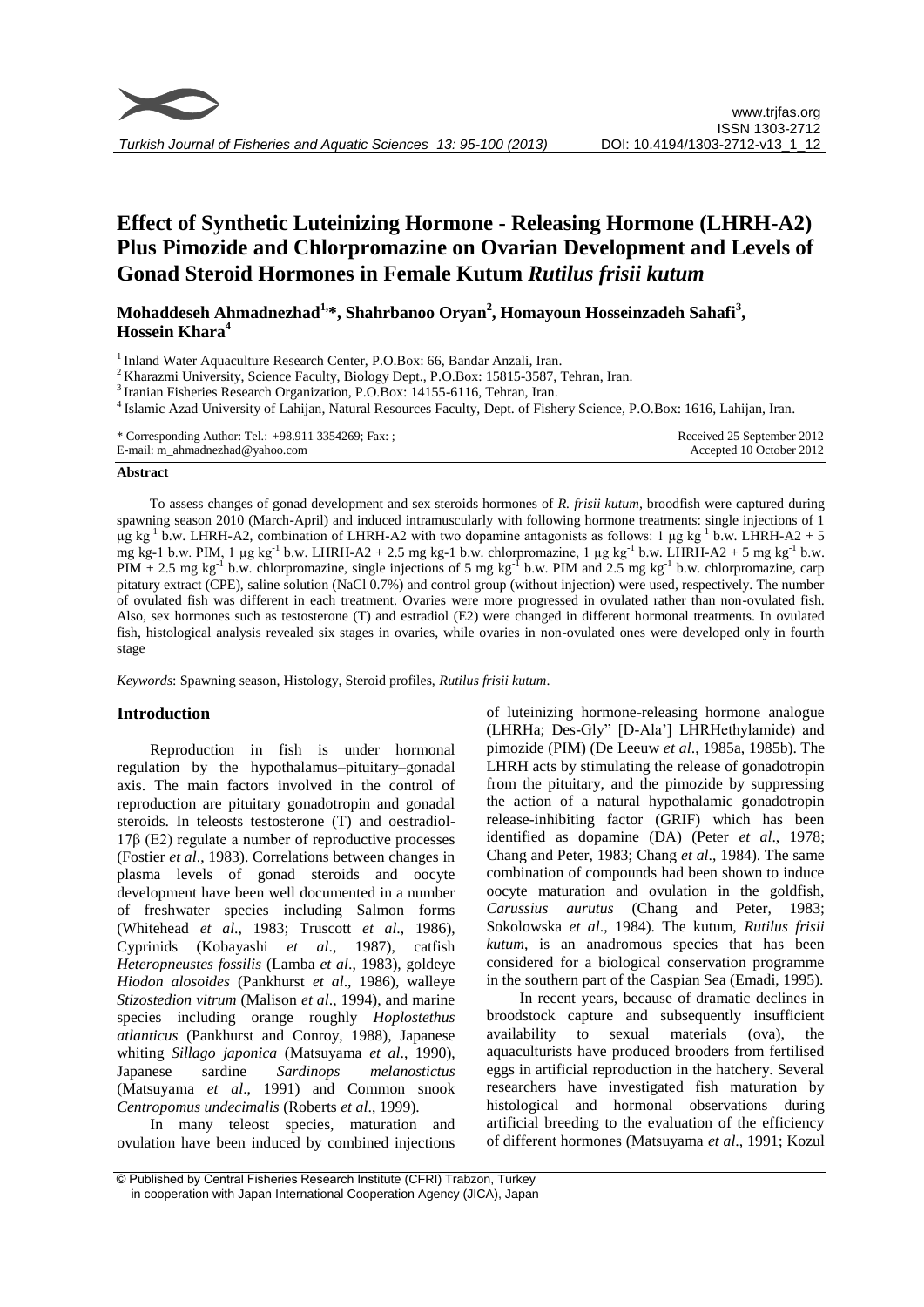*et al*., 2001; Dahle *et al*., 2003). Dahle *et al*. (2003) investigated the gonadal development and associated changes in sex steroids during the reproductive cycle of captive Atlantic cod, *Gadus morhua*. Reliable indicators of reproductive status are essential for good fisheries management and they are also important to evaluate the effects of different hormonal treatments on sexual maturation in fish farming. The aim of the present study was to investigate changes in sex steroid hormones (T and E2) and ovarian development in *R. frisii kutum* under hormonal treatments.

#### **Materials and Methods**

#### **Brooders**

The experiments were carried out on kutum broodfish at Shahid Ansari Cyprinid Fish Complex, Rasht, Iran. Kutums were captured from the Sefid Rood River inlets to the Caspian Sea during spawning migration (water temperature 9-12ºC). Eighty one mature female fish in the 500-1300 g body weight (b.w.) were selected, on the basis of soft rounded abdomen. Before injections, fish were individually weighed and marked by placing tags on the dorsal fin and randomly assigned to eight treatment groups.

## **Hormones and Drugs Preparation**

Luteinizing hormone-releasing hormone analogue (Des-Gly10, [D-Ala 6] LH-RH Ethylamide) or LHRH- $A_2$  is a peptide that is similar in structure to native luteinizing hormone (LHRH). The LRH- $A_2$ available on the market is a white powder and is combined with mannite as filler (made in China). White powder was dissolved by adding saline solution (0.7% NaCl) to adjust volume injection to 1 ml kg-<sup>1</sup>b.w. PIM known as a trade name "Orap" which is available as 5 gram tablets. These tablets were dissolved in 0.7% NaCl to adjust volume injection to 5 mg kg-1 b.w. Chlorpromazine was purchased in the soluble form (2 ml syringe containing 50 mg of chlorpromazine) from Iranian drug stores. Two milligram per kilogram body weight of CPE diluted in 0.7% saline was used for the induction of spawning as positive control and injected intramuscularly (injections were performed by penetration of the dorsal muscles at the base of the dorsal fin) in a single injection according to hatchery practice.

## **Gonads Histology and Blood Sampling**

Eighty one broodfish were divided into 9 treatments (n= 9) and injected as follows: single injection of 1  $\mu$ g kg<sup>-1</sup> b.w. LHRH-A<sub>2</sub>. Single injections of 5 mg  $kg^{-1}$  b.w. PIM and 2.5 mg  $kg^{-1}$  b.w. chlorpromazine and following combination of LHRH- $A_2$  with two dopamine antagonists: 1  $\mu$ g kg<sup>-1</sup> b.w. LHRH- $A_2$  + 5 mg kg<sup>-1</sup> b.w. PIM, 1 µg kg<sup>-1</sup> b.w. LHRH- $A_2$  + 2.5 mg kg<sup>-1</sup> b.w. chlorpromazine and 1

 $\mu$ g kg<sup>-1</sup> b.w. LHRH-A<sub>2</sub> + 5 mg kg<sup>-1</sup> b.w. PIM + 2.5 mg/kg b.w. chlorpromazine. CPE  $(2 \text{ mg kg}^{-1} \text{ b.w})$  and saline solution (0.7% NaCl) were injected as positive and negative treatments respectively. All treatments were carried out intramuscularly with a single injection. After injection fish were placed in indoor holding tanks with running water and a temperature of 10-13°C. Then fish were checked to detect the onset of ovulation by hand stripping 24 h post-injection and repeated every 8-10 h for 24 h. Blood samples were taken from the caudal vessels by using heparinized disposable syringes both ovulated and non-ovulated fish. Sample was centrifuged to separate the serum and this was stored at -20ºC until hormonal analysis. Plasma levels of E2 and T were measured by radioimmunoassay using the procedure described by Rinchard *et al*. (1993). Ovaries collected fish were fixed in Bouin's solution, embedded in paraffin wax, sectioned at 6 mm thick, and stained with hematoxylin and eosin. The slides of ovarian tissues were examined and classified into stages of ovariogenic development based on criteria of Kesteven (1960).

## **Statistical Calculation**

The average of data among treatments was analyzed by one way ANOVA followed by Tukey test using SPSS software (Version 13). Results are presented as means  $\pm$  standard error of the mean (SEM).

## **Results**

Among injected fish, only 33 specimens were ovulated successfully and rest of brooders did not respond to hormonal treatments. In ovulated fish histological observations showed six stages in ovaries, whereas in non-ovulated ones ovaries just developed in fourth stage. The cross section of ovaries in spawned fish showed in Figure 1 (Hematoxylin-eosin  $\times$ 40). As can be seen in this figure follicles after spawning and ovulated oocyte were clearly observed, also a class 111 oocyte was visible. Histological picture, cross section showed compressed yolk granules, pressed membrane yolk vesicles, thick zona radiata and weak follicular and theca layers in nonovulated fish (Figure 2). Injection of LHRH- $A_2$  (1 µg  $kg^{-1}$  b.w) and PIM (5 mg kg<sup>-1</sup> b.w) caused a significant increase in serum T levels compared to other treatments in spawned fish (P<0.05), although their values were not statistically significant (Table 1).  $E_2$ level in ovulated kutum did not changed in all treatments (Table 2). Higher level of T was observed in Control group and saline solution treatments of non-ovulated fish (Table 3). Injection of LHRH-A<sup>2</sup> plus PIM (1  $\mu$ g kg<sup>-1</sup> b.w+(5 mg kg<sup>-1</sup> b.w) and PIM (5 mg kg<sup>-1</sup> b.w) caused a significant increase in serum  $E_2$ levels compared with other treatments in nonovulated fish (Table 4).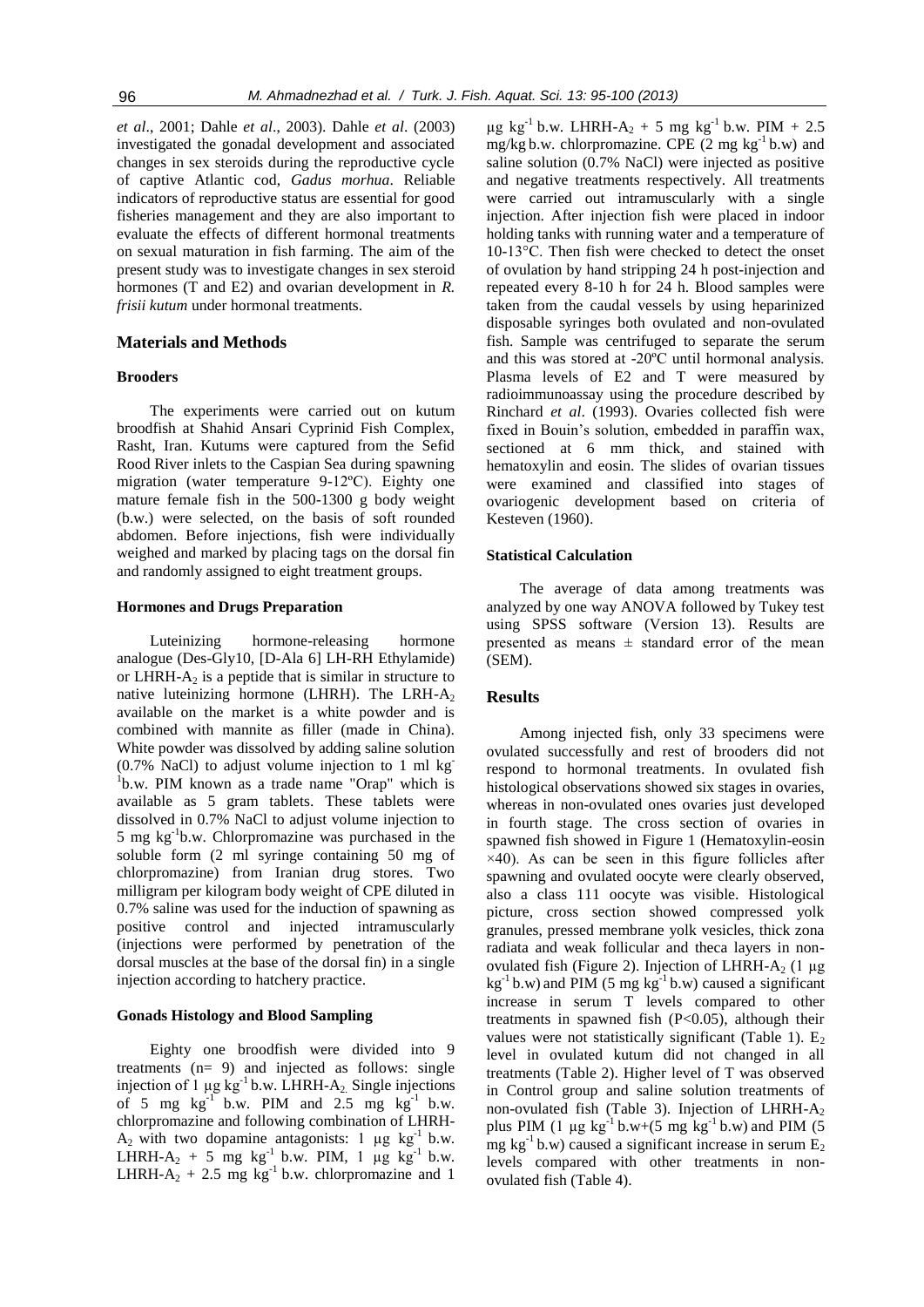

Figure 1. Histological picture, cross section of ovulated kutum: A- follicles after spawning B-ovulated oocyte, C- class 11 1oocyte



**Figure 2.** Histological picture, cross section of non-ovulated kutum- A- Compressed yolk granules, B- compressed membrane yolk vesicles, C- thick zona radiata and D- weak follicular and theca layers.

|  |  | Table 1. Testosterone concentration in ovulated kutum after inducing with hormonal treatments |  |  |  |  |  |  |
|--|--|-----------------------------------------------------------------------------------------------|--|--|--|--|--|--|
|--|--|-----------------------------------------------------------------------------------------------|--|--|--|--|--|--|

| Treatment                                  | Dosage    | Number of ovulated fish | $T($ ng m $I^{-1}$ |
|--------------------------------------------|-----------|-------------------------|--------------------|
| $LHRH-A$                                   | l µg      |                         | $0.046 \pm 0.009$  |
| LHRH- $A_2$ + PIM                          | $1+5$     |                         | $0.027 \pm 0.009$  |
| LHRH-A <sub>2</sub> + Chlorpromazine       | $1+2.5$   |                         | $0.027 \pm 0.009$  |
| LHRH-A <sub>2</sub> + PIM + Chlorpromazine | $1+5+2.5$ |                         | $0.06 \pm 0.023$   |
| <b>PIM</b>                                 |           |                         | $0.045 \pm 0.014$  |
| Chlorpromazine                             | 2.5       |                         | $0.013 \pm 0.001$  |
| <b>CPE</b>                                 |           |                         | $0.019 \pm 0.007$  |
| Saline solution (0.7% NaCl)                | l cc      |                         |                    |
| Control group (without injection)          |           |                         |                    |

First number indicates the dose of LHRH-A<sub>2</sub> in  $\mu$ g kg<sup>-1</sup> b.w and the second in mg kg<sup>-1</sup> b.w CPE, carp pituitary The extract; PIM, pimozide.

## **Discussion**

Hormonal manipulations for induction of ovulation and spawning have made possible the control of reproductive processes in fish, and have contributed significantly to the sophistication and expansion of the aquaculture industry. In this

experiment, fish on those treatments that induced successfully, gonadal development passed all phases to made spawning. In contrast, gonad development just proceeds in fourth phase in non-ovulated fish. A possible explanation for this difference between groups is that synthetic luteinizing hormone releasing hormone  $(LHRH-A_2)$  administration could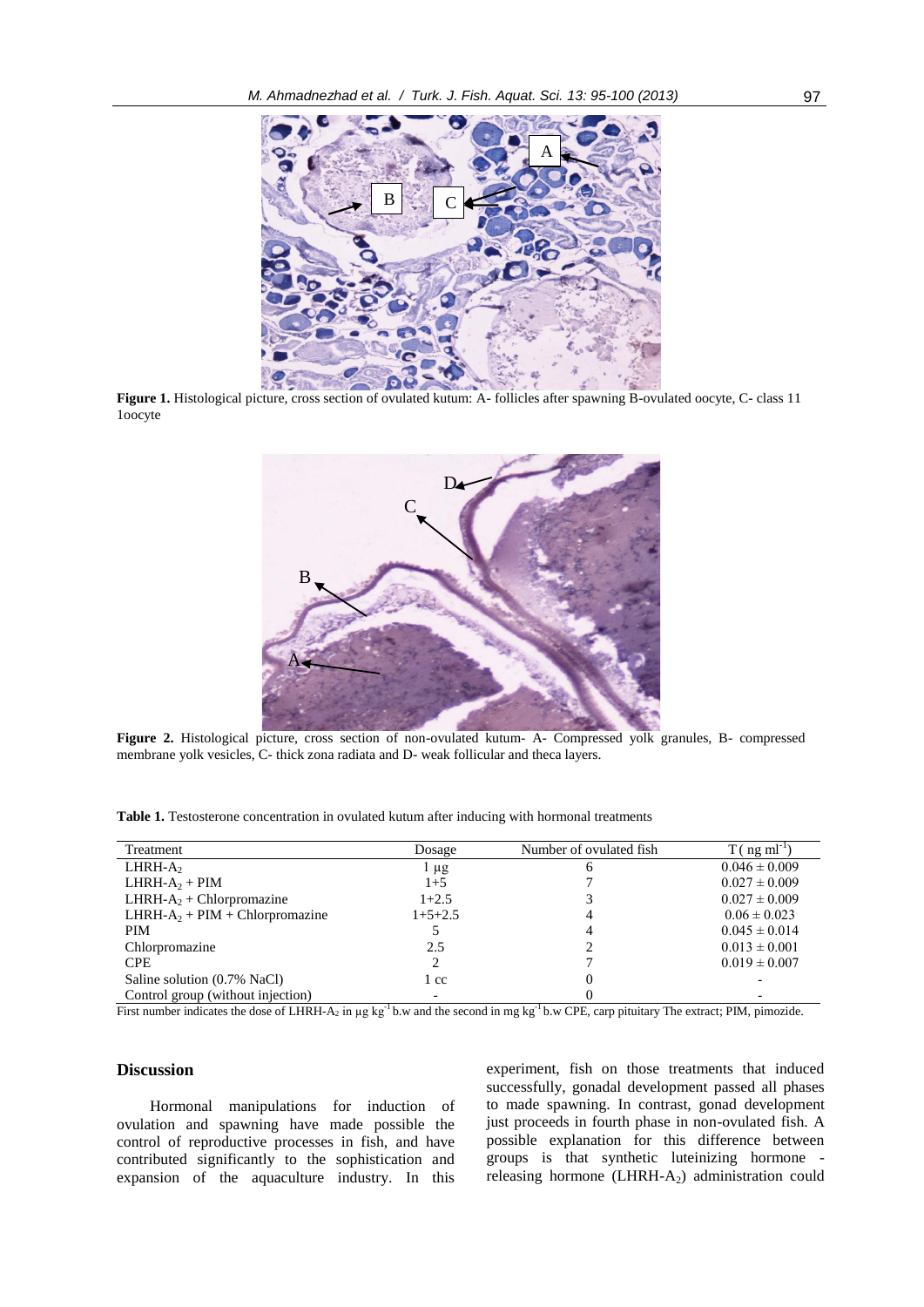| Treatments                                 | Dosage           | Number of ovulated fish | $E_2$ (ng ml <sup>-1</sup> |
|--------------------------------------------|------------------|-------------------------|----------------------------|
| $LHRH-A$                                   | $\frac{1}{2}$ µg |                         | $14.3 \pm 1.8$             |
| $LHRH-A2 + PIM$                            | $1 + 5$          |                         | $17.3 \pm 2.2$             |
| LHRH- $A_2$ + Chlorpromazine               | $1 + 2.5$        |                         | $18 \pm 1.7$               |
| LHRH-A <sub>2</sub> + PIM + Chlorpromazine | $1 + 5 + 2.5$    |                         | $17.3 \pm 2.4$             |
| <b>PIM</b>                                 |                  |                         | $17.5 \pm 2.5$             |
| Chlorpromazine                             | 2.5              |                         | $18.5 \pm 3.5$             |
| <b>CPE</b>                                 |                  |                         | $16.7 \pm 2.7$             |
| Saline solution (0.7% NaCl)                | 1 cc             |                         |                            |
| Control group (without injection)          |                  |                         |                            |

**Table 2.** Estradiol level in ovulated kutum after inducing with hormonal treatments

The first number indicates the dose of LHRH-A<sub>2</sub> in  $\mu$ g kg<sup>-1</sup> b.w and the second in mg kg<sup>-1</sup> b.w CPE, carp pituitary extract; PIM, pimozide.

**Table 3.** Testosterone concentration in non-ovulated kutum after inducing with hormonal treatments

| Treatment                          | Dosage        | Number of non-ovulated fish | $T($ ng m $I^{-1}$ |
|------------------------------------|---------------|-----------------------------|--------------------|
| $LHRH-A$                           | μg            |                             | $0.014 \pm 0.005$  |
| LHRH- $A_2$ + PIM                  | $1 + 5$       |                             | $0.146 \pm 0.085$  |
| LHRH- $A_2$ + PIM + Chlorpromazine | $1 + 5 + 2.5$ |                             | $0.017 \pm 0.005$  |
| <b>PIM</b>                         |               |                             | $0.066 \pm 0.034$  |
| Chlorpromazine                     | 2.5           |                             | $0.028 \pm 0.007$  |
| <b>CPE</b>                         |               |                             | $0.025 \pm 0.007$  |
| Saline solution (0.7% NaCl)        | l cc          |                             | $0.032 \pm 0.008$  |
| Control group (without injection)  |               |                             | $0.036 \pm 0.009$  |

The first number indicates the dose of LHRH-A<sub>2</sub> in µg kg<sup>-1</sup> b.w and the second in mg kg<sup>-1</sup> b.w CPE, carp pituitary extract; PIM, pimozide.

**Table 4.** Estradiol level in non-ovulated kutum after inducing with hormonal treatments

| Treatment                          | Dosage        | Number of non-ovulated fish | $E_2$ ( ng ml <sup>-1</sup> |
|------------------------------------|---------------|-----------------------------|-----------------------------|
| $LHRH-A$                           | l μg          |                             | $19.7 \pm 6.7$              |
| LHRH- $A_2$ + PIM                  | $1 + 5$       |                             | $22.5 \pm 11.5$             |
| LHRH- $A_2$ + PIM + Chlorpromazine | $1 + 5 + 2.5$ |                             | $20.8 \pm 4.6$              |
| <b>PIM</b>                         |               |                             | $27.3 \pm 6.4$              |
| Chlorpromazine                     | 2.5           |                             | $19.6 \pm 2.5$              |
| <b>CPE</b>                         |               |                             | $20.5 \pm 8.5$              |
| Saline solution (0.7% NaCl)        | . cc          | O                           | $18.6 \pm 2.5$              |
| Control group (without injection)  |               |                             | $17.2 \pm 2$                |

The first number indicates the dose of LHRH-A<sub>2</sub> in µg kg<sup>-1</sup> b.w and the second in mg kg<sup>-1</sup> b.w CPE, carp pituitary extract; PIM, pimozide.

not stimulate substantial surge of gonadotropin to induce ovulation. However, other factors such as environmental (for example photoperiod and water temperature) provide necessary cues that are perceived by the central nervous system that initiate the oocyte developmental processes. In response to hormonal stimulation, gonadotropin-releasing hormone (GnRH) is secreted from hypothalamus, which in turn stimulates the release of FSH and LH from the pituitary. Studies demonstrated that injection of pimozide caused a marked potentiation of the GtH-II release response to GnRH-A, and combined injections of pimozide and GnRH-A were highly effective in inducing ovulation (Chang and peter 1983; Sokolowska *et al.,* 1984). During the breeding season, an increase in the blood levels of several different hormones can be seen due to the activities of gonadotropic hormones, especially the LH (Schulz and Miura, 2002). While FSH is mainly involved in the vitellogenic process, LH plays a role in final

oocyte maturation and ovulation (Nagahama, 1994; Pham *et al*., 2010). In fish, the co-ordination between environmental stimuli and gonadotropin stimulate the secretion of FSH and LH, which regulate hormonal responses that are important for successful reproduction. These two factors are most important, because they can act, directly or through sense organs, on the glands that produce hormones, which in turn produce the appropriate physiological or behavioral responses that ultimately control the timing of spawning in fish. Therefore, understanding the manipulation of this reproductive status is an integral aspect of sustainable fisheries management. These parameters are important for an accurate evaluation of the effects of different treatments on sexual maturation in fish farming. The effects of synthetic hormone on gonadal steroid production is in accordance with the increasing evidence that GtHs may regulate several aspects of ovarian development and function by several steroid-dependent and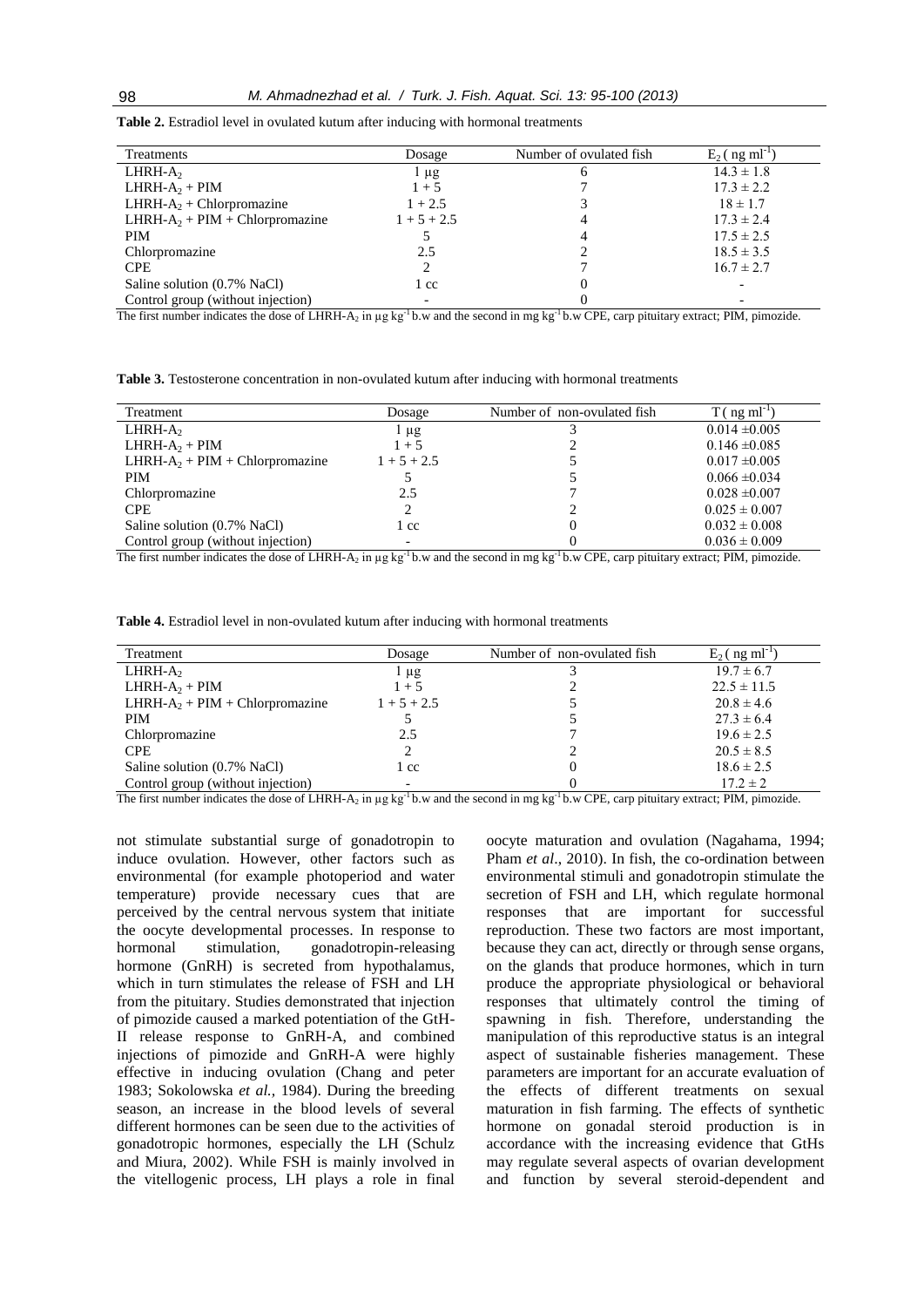independent actions (Planas *et al*., 2000; Pham *et al.,* 2010). During vitellogenesis, there is a gradual increase in plasma  $E_2$  levels in females with matching patterns of T. Plasma  $E_2$  levels peak towards the end of vitellogenesis and they decline rapidly in the maturation phase. In the present study, greatest number of ovulated fish was observed in treatments receiving 1  $\mu$ g kg<sup>-1</sup> b.w. LHRH-A<sub>2</sub>, 5 mg kg<sup>-1</sup> b.w. PIM and CPE. In above mentioned treatments T level was higher compared with other treatments.  $E_2$  level in spawned individuals showed almost equal level in all treatments. In female teleosts, sexual maturation is stimulated by a gonadotropin-induced increase in plasma  $E_2$  levels.  $E_2$  stimulates the liver production of vitellogenin (VTG) which is a yolk protein precursor that is released to the circulation, producing an increase of total plasma. VTG is subsequently sequestered by the oocytes, processed and stored for the nutrition of the embryo (Nagahama, 1987; Persson *et al.,* 1998). In carp has shown that plasma  $E_2$  levels increased significantly after 12 h, in response to GnRHa injection, and peaked after 24 h (Levavi-Zermonsky and Yaron, 1986). A similar increase in  $E<sub>2</sub>$  levels from postvitellogenic oocytes before final oocyte maturation was also reported in longfinned eels, *Anguilla dieffenbachia* (Lokman *et al.,* 1998) and gilthead seabream, *Sparus aurata* (Gothilf *et al.,* 1997). The development of methods using hypothalamic factors was only possible when both stimulation and inhibition mechanisms of neuroendocrinne LH regulation were known and understand in detail. Further research needed to identification and synthesis of more potent GnRHa for the reasons of reproductive dysfunction should contribute to future progress in the area of artificial stimulation of final oocyte maturation and ovulation in Cyprinidae. The present study shows that the injections of LHRH- $A_2$  plus pimozide had higher efficiency than in combination with chlorpromazine. It can be conclude that using of LHRHa with PIM is more effective in spawning induction of female kutum in hatchery operation.

# **Acknowledgments**

The authors express their sincere gratitude to the people who spent their time, advice and support to this study, including the manager (Mr. Darvishi) and staff of the Shahid Ansari Cyprinid Fish Complex.

## **References**

- Chang, J.P. and Peter, R.E. 1983. Effects of pimozide and des Gly'O [o-Ala61 luteinizing hormone- releasing hormone ethylamide on serum gonadotropin concentrations, germinal vesicle migration and ovulation in female goldfish, *Carassius auratus*. General and Comparative Endocrinology, 52: 30-37.
- Chang, J., Peter, R.E., Nahorniak, C.S. and Sokolowska, M. 1984. Effects of catecholaminergic agonists and antagonists on serum gonadotropin concentrations and

ovulation in goldfish: Evidence for specificity of dopamine inhibition of gonadotropin secretion. General and Comparative Endocrinology, 55: 351- 360.

- Dahle, R., Taranger, G.L., Karlsen, O., Kjesbu, O.S. and Norberg, B. 2003. Gonadal development and associated changes in liver size and sexual steroids during the reproductive cycle of captive male and female Atlantic cod (*Gadus morhua* L.). Comparative Biochemistry and Physiology, 136: 641-653.
- De Leeuw, R., Resink, J.W., Rooyakkers, E.J.M. and Goos, H.J. 1985a. Pimozide modulates the luteinizing hormone-releasing hormone effect on gonadotropin release in the African catfish, *Clarias lazera.* General and Comparative Endocrinology, 58: 120-127.
- De Leeuw, R., Goos, H.J., Richter, C.J.J. and Eding, E.H. 1985b. Pimozide-LHRHa induced breeding of the African catfish, *Clarias gariepinus* (Burchell). Aquaculture, 44: 295-302.
- Emadi, H. 1995. *Rutilus frissi kutum* is being victim of management problem, rapacity and tradition. J Aquatic, 3: 10**-**12.
- Fostier, A., Jalabert, B., Billard, R., Breton, B. and Zohar, Y. 1983. The gonadal steroids. In: WS Hoar, DJ, Randall, Donaldson EM (Eds). Fish Physiology. (9A). Academic Press, New York.
- Gothilf, Y., Meiri, I., Elizur, A. and Zohar, Y. 1997. Preovulatory changes in the levels of three gonadotropin-releasing hormone-encoding messenger ribonucleic acids (mRNAs), gonadotropin betasubunit mRNAs, plasma gonadotropin, and steroids in the female gilthead seabream, *Sparus aurata*. Biology of Reproduction, 5: 1145-54.
- Kesteven, G.L. 1960. Manual of Field Methods in Fisheries Biology. F.A.O. Manual fish science, 1: 1-52.
- Kobayashi, M., Aida, K. and Hanyu, U. 1987. Hormone changes during ovulation and effects of steroid hormones on plasma gonadotropin levels and ovulation in goldfish. General and Comparative Endocrinology, 67: 24-32.
- Kozul, V., Scaramuca, B., Glamuzina, B., Glavic, N. and Tutman, P. 2001. Comparative gonadogenesis and hormonal induction of spawning of cultured and wild Mediterranean amberjack (*Seriola dumerili*, Risso 1810). Scientia Marina, 65: 215-220.
- Lamba, V., Goswami, S.V. and Sundararaj, B.I. 1983. Circannual and circadian variations in plasma levels of steroids (Cortisol, estradiol-17b, estrone, and testosterone) correlated with the annual gonadal cycle in the catfish, *Heteropneustes fossilis* (Bloch). General and Comparative Endocrinology, 50: 205- 225.
- Levavi-Zermonsky, B. and Yaron, Z. 1986. Changes in gonadotropin and ovarian- steroids associated with oocytes maturation during spawning induction in the carp. General and Comparative Endocrinology, 62: 89-98.
- Lokman, P.M., Vermeulen, G.J., Lambert, J.G.D. and Young, G. 1998. Gonad histology and plasma steroid profiles in wild New Zealand freshwater eels (*Anguilla dieffenbachii* and *A. australis*) before and at the onset of the natural spawning migration. Fish Physiology and Biochemistry, 19: 325–338.
- Malison, J.A., Procarione, T.P., Barry, A, Kapuscinski, A.R. and Kayes, T.B. 1994. Endocrine and gonadal changes during the annual reproductive cycle of the freshwater teleost, *Stizostedion virteum*. Fish